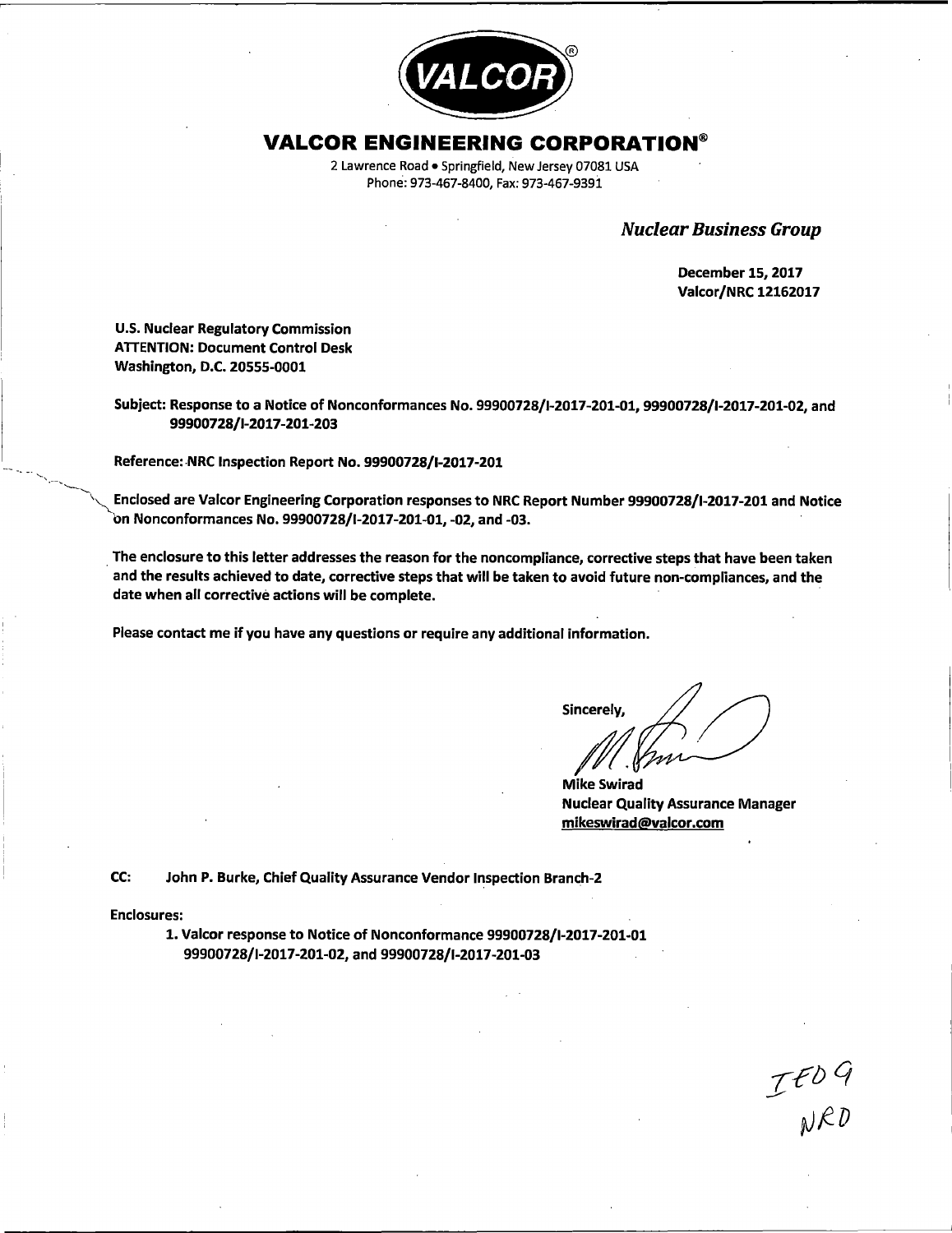# Valcor Response to NRC Notice of Nonconformance 99900728/1-2017-201-1 Docket Number: 99900728 Inspection Report Number: 99900728/1-2017-201 ;i/,".' *:,.>··* .

 $~\gamma + \gamma_{1} \gamma_{2} \gamma_{3} + \gamma_{1} \gamma_{4} \gamma_{5} + \gamma_{1} \gamma_{6} \gamma_{7} \gamma_{8} + \gamma_{1} \gamma_{1} \gamma_{1} \gamma_{2} \gamma_{3} + \gamma_{1} \gamma_{2} \gamma_{3} \gamma_{4} \gamma_{5} + \gamma_{1} \gamma_{2} \gamma_{3} \gamma_{4} \gamma_{5} \gamma_{6} \gamma_{7} \gamma_{8} \gamma_{9} \gamma_{10} \gamma_{11} \gamma_{12} \gamma_{13} \gamma_{14} \gamma_{15} \gamma_{16} \gamma_{17} \gamma_{18} \gamma_{19} \gamma_{10}$ 

#### Noncompliance statement

Criterion III, "Design Control," of Appendix B, "Quality Assurance Criteria for Nuclear Power Plants and Fuel Reprocessing Plants," to Title 10 of the Code of Federal Regulations (10 CFR) Part 50, "Domestic Licensing of Production and Utilization Facilities," states, in part, that, "The design control measures shall provide for verifying the adequacy of the design, such as by the performance of design reviews, by the use of alternate or simplified calculation methods, or by the performance of a suitable testing program."

**Contrary to the above, as of October 12, 2017, Valcor failed to fully verify the adequacy of the design of the solenoid valves voltage controllers. Specifically, as part of the design validation process, Valcor did not perform sufficient testing or analysis to verify that the voltage controller would be capable of providing an acceptable output to the valves, including those valves defined as being in a harsh environment resulting from a design basis accident.** 

#### **1. Reason for the Nonconformance**

Each APlOOO PV13 Valve designed by Valcor Engineering Corporation, a Design Report is created as well as an Operability Report. In all cases, the minimum calculated voltage value required for the solenoid valve to pull in (cause valve to change state) was found to have significant margin when compared to the expected initial output of the voltage control box (VCB) plus line loss. The margin was of such scale that Valcor Engineering did not require a separate document detailing the values other than the information found within the Data Sheet Report for Voltage Control Box P/N S1140-23-23, MR 1140-23-23-2, Rev. A, Dated 1/17/2017, and the Engineering Actuator Sizing Analysis Report for Solenoid Valve Margins and Uncertainties, ER 037, Rev. D, Dated 10/07/2016. Additionally, the VCB sees no pressure and is only an electrical appurtenance necessary to extend the life of the process solenoid valve. Because of these factors, the design of the VCB was not fully verified with its own document.

#### **2. Corrective Steps Taken and the Results Achieved**

Effective at the time of the non-conformance, VCBs have been placed on hold and will not be shipped until the corrective action is completed. Corrective Action CA-2017-041 has been opened and assigned to this non-conformance in accordance with Valcor's Nuclear Quality Program.

At the time of the Nuclear Regulatory Commission inspection, a spreadsheet was created and presented to the inspectors identifying the minimum required voltages to pull-in all seven (7) lE APlOOO PV13 Design Solenoid Valves along with the anticipated voltage drop due to line loss, for both the hot and cold solenoid coil state. This spreadsheet chronicled the margin of each valve design. Following the NRC inspection, Engineering Report for Westinghouse APlOOO Voltage Control Box P/N Sl140-23-23 Output Voltage Design Analysis, ER 045, Rev. A, Dated 12/14/2017, was created. The report details the calculated values proving the VCB is capable of providing an acceptable output to the solenoid valves, including those solenoid valves defined as being in a harsh environment resulting from a design basis accident. The analysis performed within ER 045, indicates that all shipped VCB units have sufficient margin to meet all of their required operation conditions.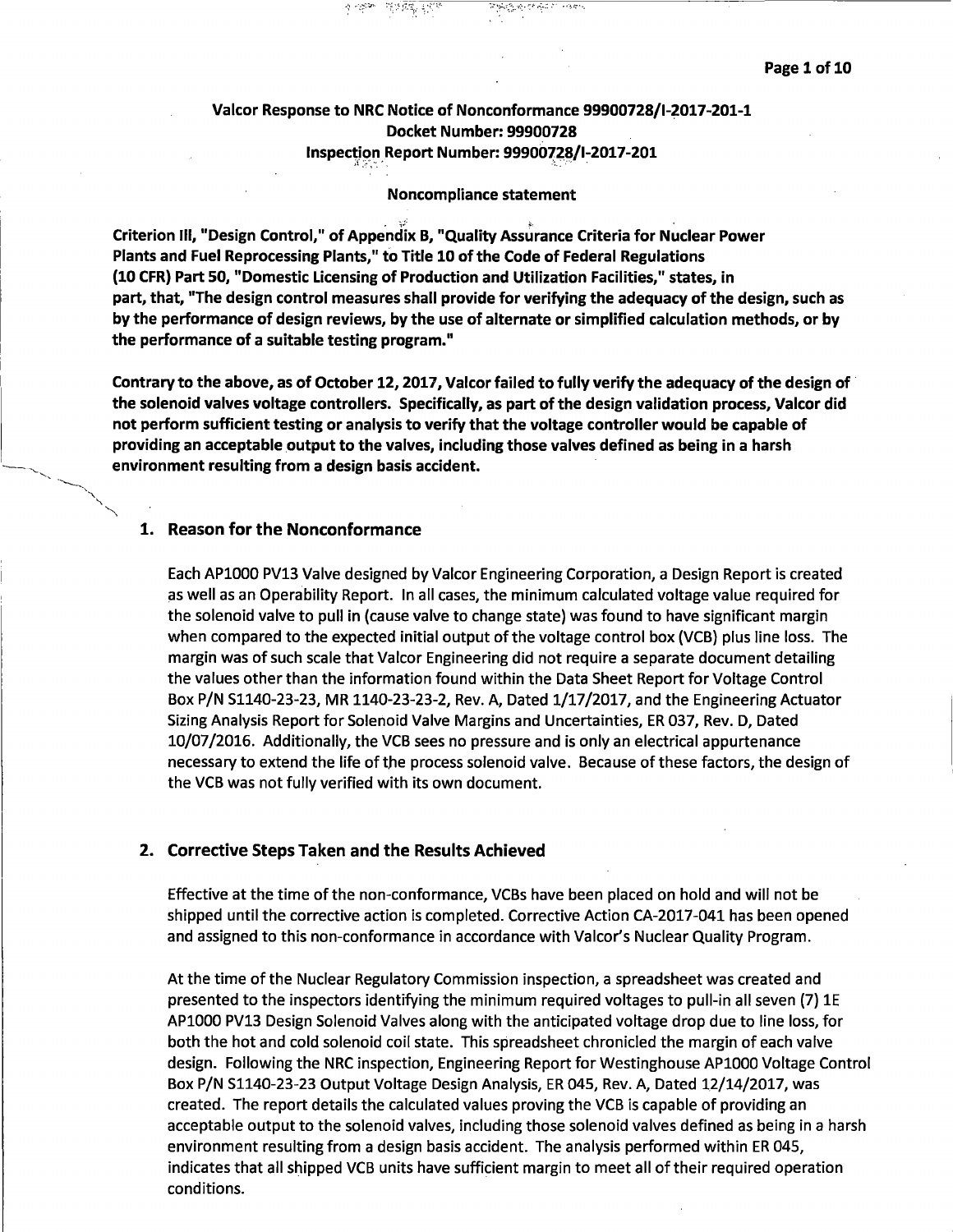$\overline{\phantom{a}}$  .  $\overline{\phantom{a}}$ 

# **3. Corrective Steps to Prevent Future Noncompliance**

Further noncompliance will be avoided through the additional testing augmenting the Acceptance Test Report. This ensures every production unit outputs a voltage adequate to initially pull-in the solenoid valve. The testing also ensures the valve remains energized after the drop-down voltage is achieved while simulating the worst case hot and cold coil resistance loads. The margin for all future production VCBs will be verified through the creation of the Engineering Report for Westinghouse ·APlOOO Voltage Control Box P/N 51140-23-23 Output Voltage Design Analysis, ER 045, Rev. A, Dated 12/14/2017.

• *i;* ~.' ·:. ,.-··

The VCB Acceptance Test Reports, TR 1140-23-23, Rev. C, Dated 11/18/2013, and TR 1140-23-25, Rev. C, Dated 2/21/2017, will be revised to add testing necessary to ascertain the initial output of the VCB when minimum, nominal, and maximum voltage is applied to the VCB. Furthermore, every VCB will be tested with a resistive load cell representing the worst case coil high and low resistance values to verify VCB operability.

Additionally, testing in accordance with the Test Report has been determined a 'Critical Characteristic' on the Commercial Grade Dedication Plan (Valcor Q-Drawings) No. 51140-23-23Q, Rev. A, Dated 12/14/2017, and 51140-23-25Q, Rev. A, Dated 12/14/2017, thus ensuring, with reasonable assurance, that every VCB will be able to perform its intended safety function.

### **4. Due Dates for Actions Yet to be Completed**

Expected completion date of corrective action is sixty (60) days following Customer Approval of TR1140-23-23, Rev D, TR1140-23-25, Rev. D, and 51477, Rev. H (Valcor Test Procedure).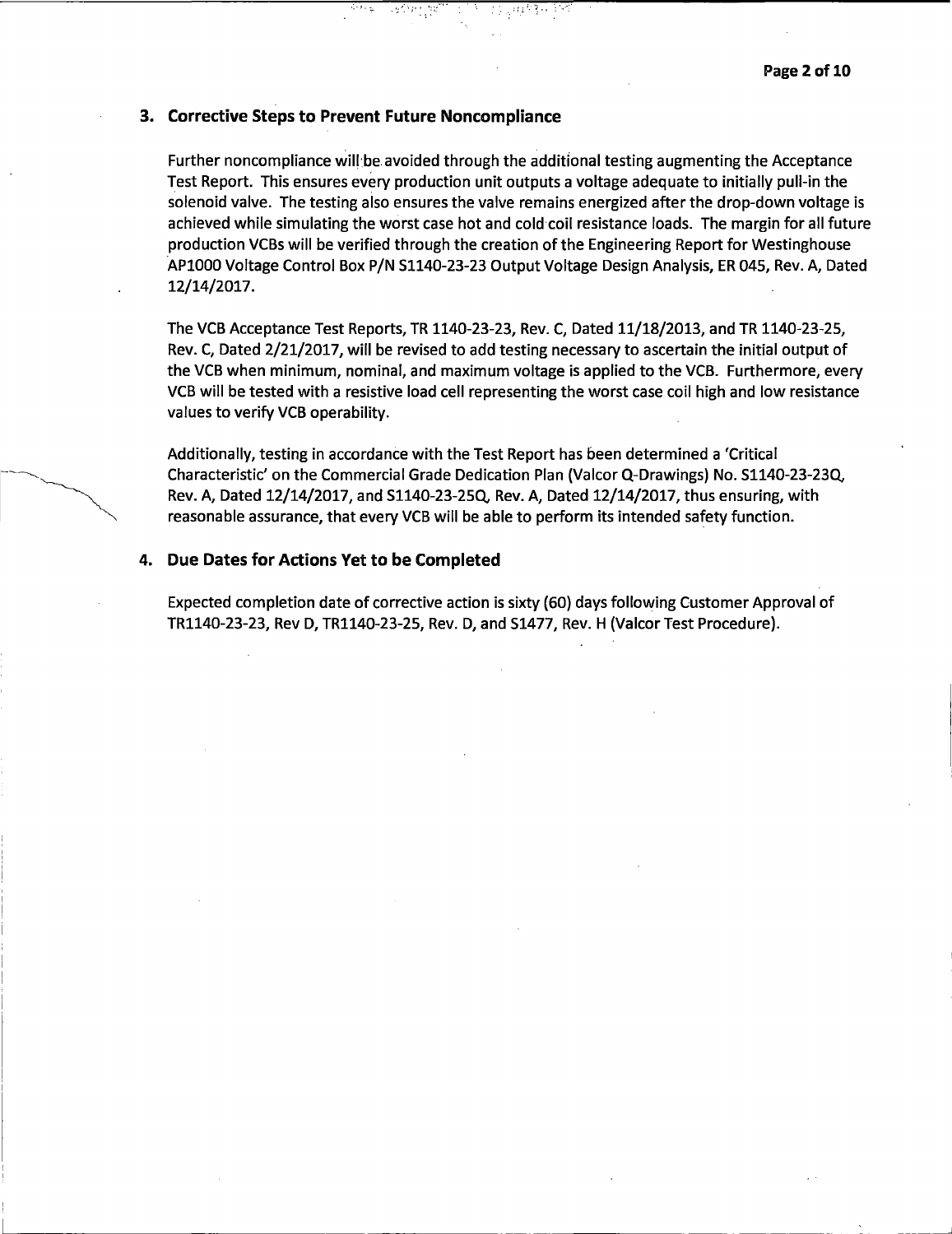# Valcor Response to NRC Notice of Nonconformance 99900728/1-2017-201-2 Docket Number: 99900728 **Inspection Report Number: 99900728/I-2017-201**

 $\frac{1}{2} \mathcal{L}^{(3)}_{\mathcal{M}} \leftarrow \mathcal{L}^{(1)}_{\mathcal{M}} \left( \mathcal{H}^{(1,1,2)}_{\mathcal{M}} \right) \mathcal{L}^{(2,1,2)}_{\mathcal{M}}$ 

귀약 날리만

## Noncompliance statement

Criterion Ill of Appendix B to 10 CFR Part:50 states in part that, "Measures shall also be established for the selection and review for suitability of application of materials, parts, equipment, and processes that are essential to the safety-related functions for the structures, systems and components."

Criterion VII, "Control of Purchased Material, Equipment, and Services," of Appendix B to 10 CFR Part 50, states, in part, that "Measures shall be established to assure that purchased material, equipment, and services, whether purchased directly or through contractors and subcontractors, conform to the procurement documents. These measures shall include provisions, as appropriate, for source evaluation and selection, objective evidence of quality furnished by the contractor or subcontractor, inspection at the contractor or subcontractor source, and examination of products upon delivery."

Contrary to the above, as of October 12, 2017, Valcor failed to ensure the selection and review for suitability of application of materials, parts, equipment, and processes that are essential to the safetyrelated functions of the solenoid valves. In addition, Valcor failed to establish appropriate measures for source evaluation or inspection at the contractor or subcontractors. Specifically:

Each sub-part and the responses for Reason, Correction, Corrective Action and Expected Completion Dates are identified on the following pages. Corrective Action CA-2017-028 has been opened and assigned to this non-conformance in accordance with Valcor's Nuclear Quality Program.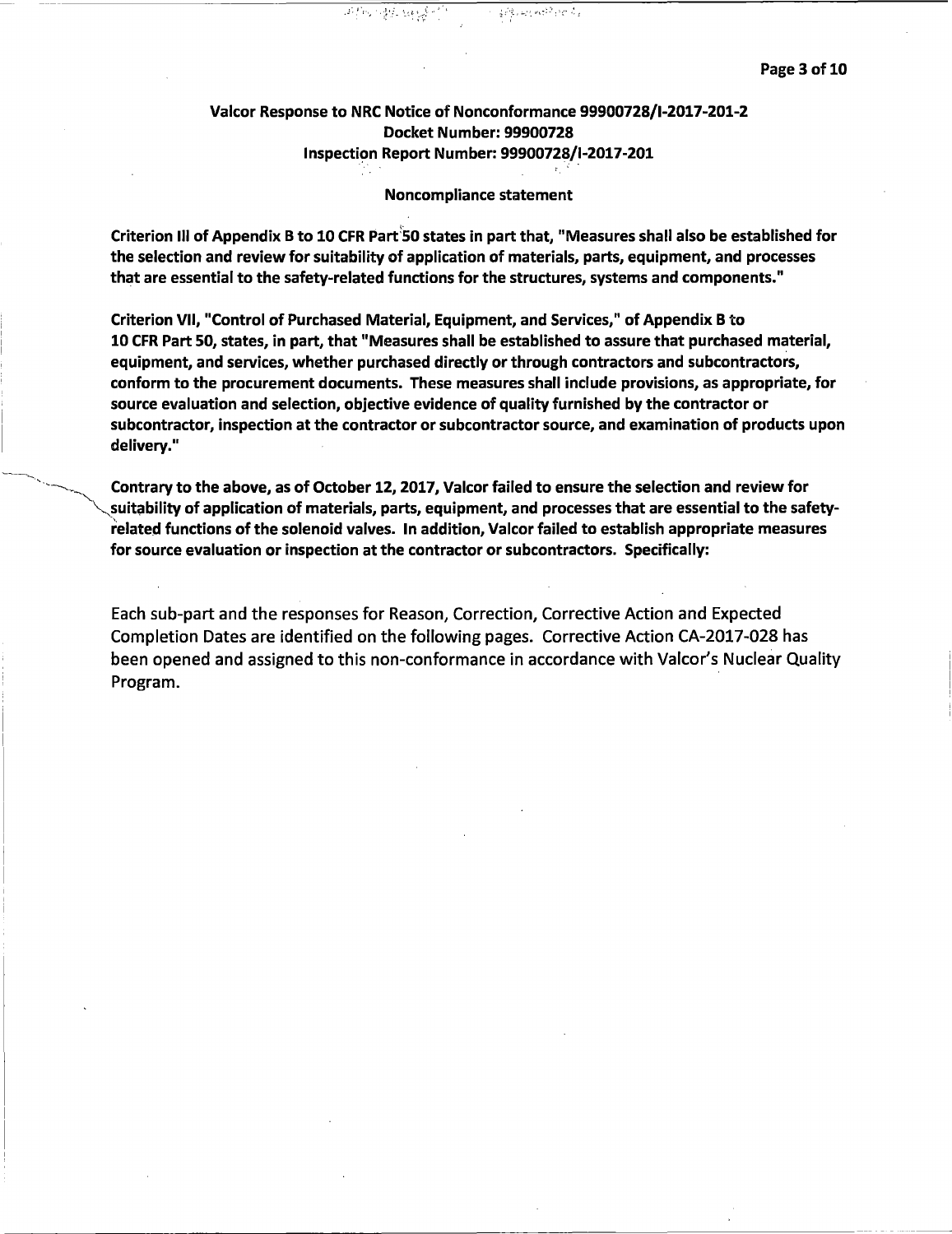**1. Valcor did not identify an appropriate set of critical characteristics for the voltage controller and the specified production testing was not adequate to fully verify the performance of the controller. The production testing did not verify the pull-in output voltage of the controller under the full range of**  input voltages, contained an acceptance criteria for the controller output of 180 VOC plus or minus 10 **percent without any appropriate justification, and was performed under less than fully loaded conditions.** 

유민혈관취화면 구멍

 $A_{\mathcal{H}_1}^{(1,2,2,2,3)} \triangleq \sum_{i=1}^n \sum_{j=1}^n \sum_{j=1}^n \sum_{j=1}^n \sum_{j=1}^n \sum_{j=1}^n \sum_{j=1}^n \sum_{j=1}^n \sum_{j=1}^n \sum_{j=1}^n \sum_{j=1}^n \sum_{j=1}^n \sum_{j=1}^n \sum_{j=1}^n \sum_{j=1}^n \sum_{j=1}^n \sum_{j=1}^n \sum_{j=1}^n \sum_{j=1}^n \sum_{j=1}^n \sum_{j=1}^n \sum_{j=1$ 

# **1. Reason for the Nonconformance**

The VCB P/N S1140-23-23 and S1140-23-25 critical characteristics were taken from Dedication of Commercial Grade Items for Nuclear Safety Related Applications, S2002, Rev. M. No additional critical characteristics were identified at that time other than to ensure the VCB operated satisfactorily in accordance with its Acceptance Test Report and Seismic/ ElectroMagnetic Compatibility Qualification Testing. Valcor did verify the VCB holding voltage through the full range of input voltage, but failed to verify the initial VCB output voltage was within tolerance through the full range of input voltages. Valcor tested the VCB under nominal load condition and failed to utilize resistive loads that simulated worst case solenoid coil resistances. The minus ten (10) percent tolerance value was based on the voltage drop caused by the VCB electronic circuit.

#### **2. Corrective Steps Taken and the Results Achieved**

Critical Characteristics were established on Q Drawings Sll40-23-23Q, Rev. A, Dated 12/14/2017, and Sl140-23-25Q, Rev. A, Dated 12/14/2017. The 180 VDC minus 10% tolerance is justified within Engineering Document ER 045, Rev. A, Dated 12/14/2017, which performs the analysis showing that the margin to operate the solenoid valve is sufficient to operate all the APlOOO PV13 lE solenoid valves.

#### **3. Corrective Steps to Prevent Future Noncompliance**

Acceptance Test Reports, TR1140-23-23 and TR1140-23-25, will be revised to add tests to fully verify the initial VCB output voltage as well as the holding voltage throughout the entire range of input voltages. Additionally, the VCB will be tested under worst-case load conditions to verify satisfactory operability.

#### **4. Due Dates for Actions Yet to be Completed**

Expected completion date of corrective action is sixty (60) days following Customer Approval of TR1140-23-23, Rev D, TR1140-23-25, Rev. D, and S1477, Rev. H (Valcor Test Procedure).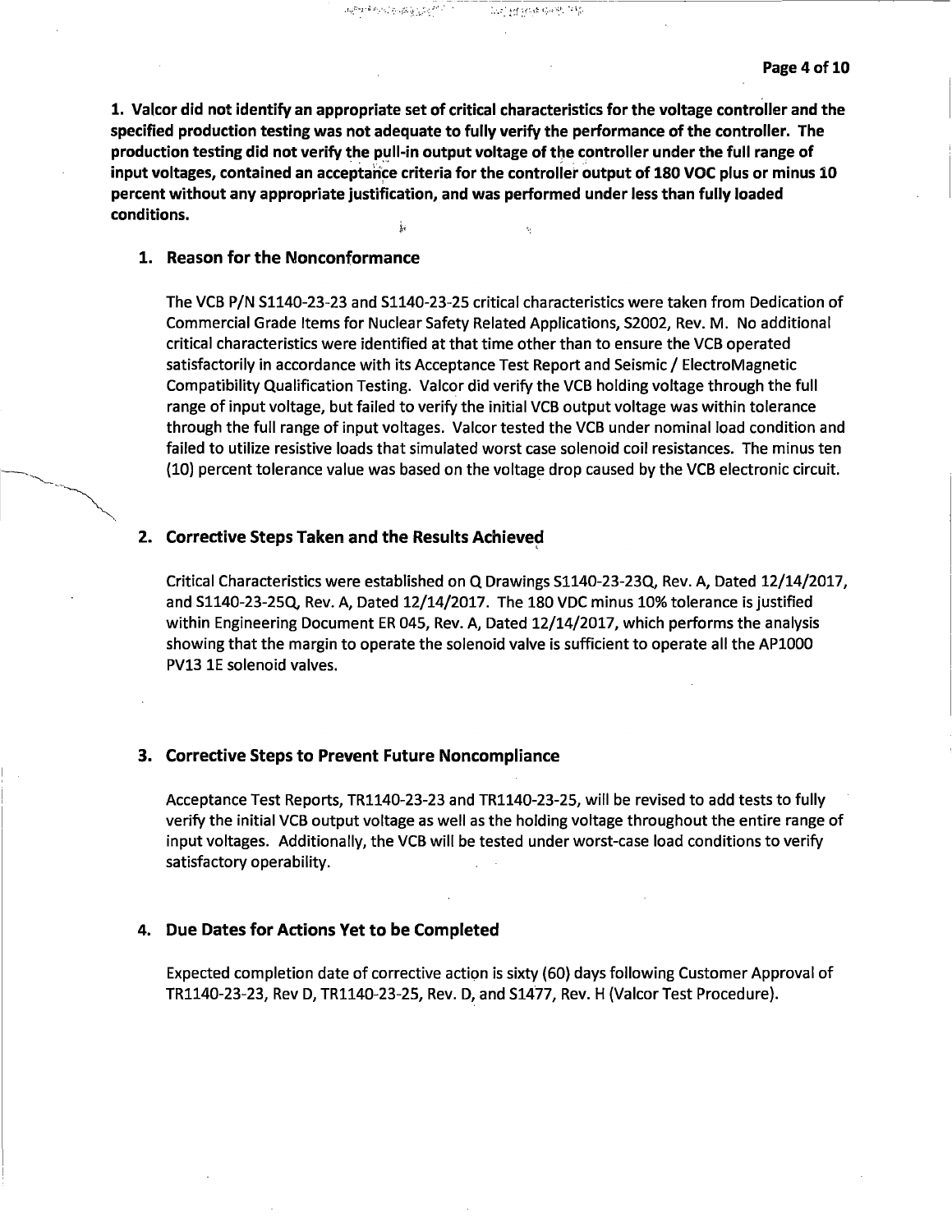**2. Valcor did not establish the technical basis to verify the suitability of the materials for the selection of the sample population for nondestructive and destructive testing of 0-Rings, helical springs, stop**  springs and other commercial-grade items as part of the commercial-grade dedication process.

در ۱۹۵۶ میلادی (۱۳۵۲ میلادی)<br>در افغانستان استان استان (۱۳۵۲ میلادی)

化弹性磷酸作用数

.•. ; --~:· •; ., ·, ~-) '

# **1. Reason for the Nonconformance**

 $\mathbb{R}$  for  $\mathbb{R}$ The technical basis for the Commercial Grade Dedication sample basis used for 0-rings, helical springs, stop springs and other commercial grade items was taken from Dedication of Commercial Grade Items for Nuclear Safety Related Applications Procedure 52002, Rev. M, which was written to coincide with Plant Engineering Guideline for the Acceptance of Commercial Grade Items in Nuclear Safety-Related Applications, EPRI NP-5652, and Valcor Standard 51503, Revision E, Standard Inspection Sampling Plan, based on MIL-STD-105 which was understood to be the industry standard guideline for Commercial Grade Dedication at the time.

# **2. Corrective Steps Taken and the Results Achieved**

Dedication of Commercial Grade Items for Nuclear Safety Related Applications Procedure 52002, has been revised to Revision Ron 9/5/2017, which included tables identifying Normal, Reduced, and Tightened Plan Sample Size and Destructive Test Sampling requirements. These tables along with vendor quality performance parameters, vendor · survey, and the creation of part-specific Q-Drawings are all utilized to ensure the technical basis is met to verify the suitability of the materials for the selection of the sample population for nondestructive and destructive testing of 0-Rings, helical springs, stop springs and other commercial-grade items as part of the commercial-grade dedication process.

# **3. Corrective Steps to Prevent Future Noncompliance**

The technical basis of the sample population for commercial graqe items, Valcor utilizes various factors including: part complexity, lot size, homogeneous or non-homogeneous lots provided, vendor overall rating, number of rejections by vendor with significant findings, vendor survey results, and vendor's performance when supplying the specific item.

Valcor has added fields to all Q-Drawings which document the sample plan and justification for each purchased lot. When each part is dedicated, the specific lot unique to each purchase order is evaluated and sample plan determined, based on the criteria listed above.

# **4. Due Dates for Actions Yet to be Completed**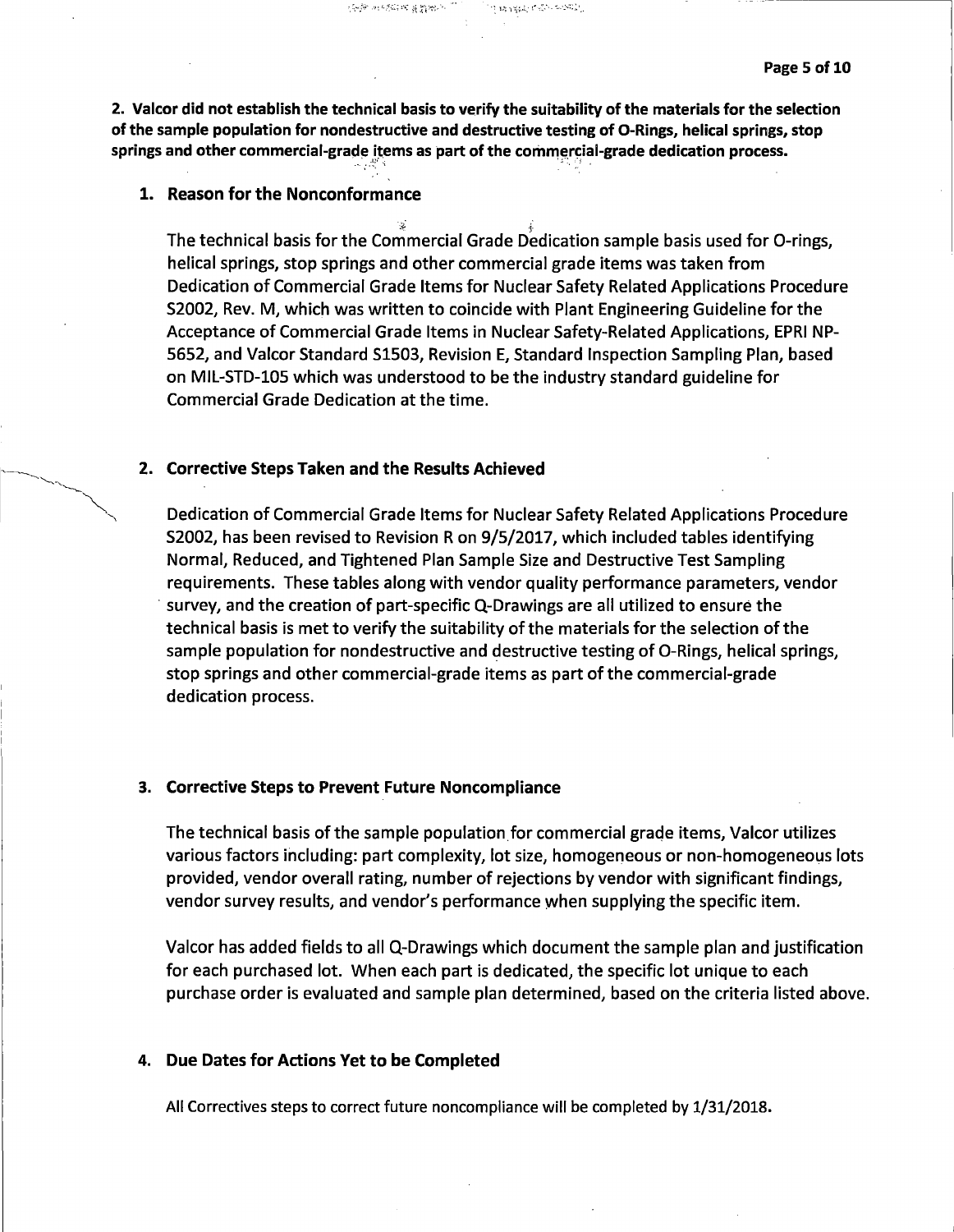**3. Valcor did not the use correct sample size as to verify the suitability of the material of the 0-Rings by a durometer and Fourier-transform infrared spectroscopy (FTIR) analysis, and other commercial-grade items by FTIR analysis as part the commercial-grade dedication process.** <sup>~</sup>. ' .

 $\label{eq:G1} \mathcal{L}_{\mathcal{P}}(\mathcal{N}) = \mathcal{N}_{\mathcal{P}}(\mathcal{N}) = \mathcal{N}_{\mathcal{P}}(\mathcal{N}) = \mathcal{N}_{\mathcal{P}}(\mathcal{N}_{\mathcal{P}}) = \mathcal{N}_{\mathcal{P}}(\mathcal{N}_{\mathcal{P}})$ 

# **1. Reason for the Nonconformance**

Valcor's procedure, S2002, Dedication of Commercial Grade Items for Nuclear Safety Related Items, Section 11.2.1 states:

医复动性性肌动脉 化纤维

*If the supplier's documentation indicates that all of the parts are from the same heat number, production lot number, or batch number, then there is a high level of confidence that all of the received parts* will *have similar properties. Therefore, in this instance, the sample size shall be one piece per lot.* 

All 0-rings are packaged in a sealed bag with full traceability identification from the vendor. Receiving inspection verifies the packaging and condition of the 0-rings prior to detailed inspection of the 0-rings.

Based on section 11.2.1 in 52002, the sealed packages with full traceability and the fact each of Valcor's purchase order line items impose all components to be built from one homogeneous lot of material, Valcor used only 1 part for Durometer and Fourier-Transform Infrared Spectroscopy (FTIR) analysis.

# **2. Corrective Steps Taken and the Results Achieved**

Valcor immediately stopped using only 1 sample for Durometer destructive testing and FTIR analysis. Inspectors were trained to follow the appropriate tables (Table 11.1 - Non-Destructive Test and Sampling Plan or Table 11.2- Destructive Test and Sampling Plan) in 52002 regardless if the supplier's documentation indicates that all of the parts are from the same heat number, production lot number, or batch number. 10 CFR Part 21 evaluation was initiated in accordance with Valcor internal procedure 52110 Revision K to evaluate the extent of the condition.

#### **3. Corrective Steps to Prevent Future Noncompliance**

Inspectors will continue to follow the appropriate tables (Table 11.1- Non-Destructive Test and Sampling Plan or Table 11.2 - Destructive Test and Sampling Plan) in S2002 regardless if the supplier's documentation indicates that all of the parts are from the same heat number, production lot number, or batch number.

Engineering and Quality will complete an evaluation and justification for any items Valcor believes can follow reduced inspection.

52002 will be modified to incorporate the changes for reduced inspection which will also include the need for Commercial Grade Surveys.

## **4. Due Dates for Actions Yet to be Completed**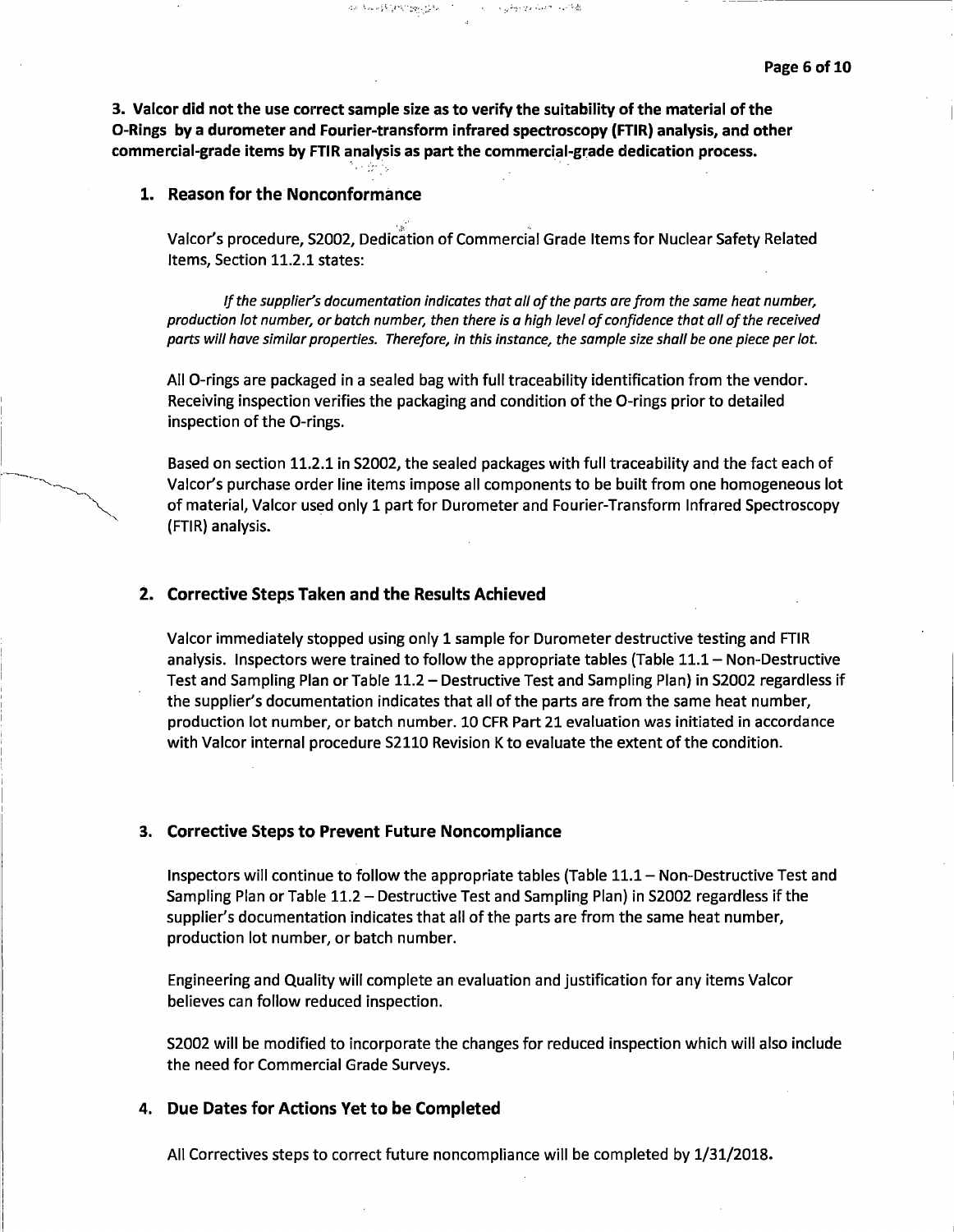**4. Valcor did not establish the acceptance criteria for the verification of material hardness properties of the 0-Rings to ensure that they met the material specification as part of the commercial-grade dedication process. Valcor instead relied on a range value provided** in **the commercial supplier's Certificate of Conformance without perl'orming a commercial-grade survey or source surveillance to verify their validity.** 

सङ्करणात्मक

的现在分词欢迎

# **1. Reason for the Nonconformance**

Durometer acceptance criteria was not included as part of the CGD plan for O-rings, S101Q, because Valcor Engineering used the material compound data sheet tolerances provided by the manufacturer as the tolerance for acceptance. The manufacturer is the design authority for the parts supplied to Valcor. SlOl, 0-Ring Standard for Size and Compound, lists each compound by manufacturer and the compound number. The number includes the nominal value for durometer hardness. The manufacturer certifies the material including the durometer and Valcor's receiving inspection performs a verification. Due to the receiving inspection verification, no commercial grade survey or source surveillance was deemed necessary. Receiving inspectors verified the durometer to the manufacturer's certification because the durometer's acceptable tolerance was not clearly defined in SlOlQ.

### **2. Corrective Steps Taken and the Results Achieved**

The Commercial Grade Dedication Plan, SlOlQ, was revised to revision Con 10/16/2017 to include acceptance criteria for the material compounds purchased based on the critical characteristics defined by Valcor Engineering.

The extent of the condition was evaluated by Engineering and Quality by reviewing all of the receiving inspection records. The tolerance value used during receiving inspection from the manufacturer's certification match the expected values for the durometer hardness which are now detailed in S101Q.

#### **3. Corrective Steps to Prevent Future Noncompliance**

The corrective actions already taken with changes to SlOlQ will prevent future non-compliance.

#### **4. Due Dates for Actions Yet to be Completed**

All Correctives steps to correct future non-compliances are complete.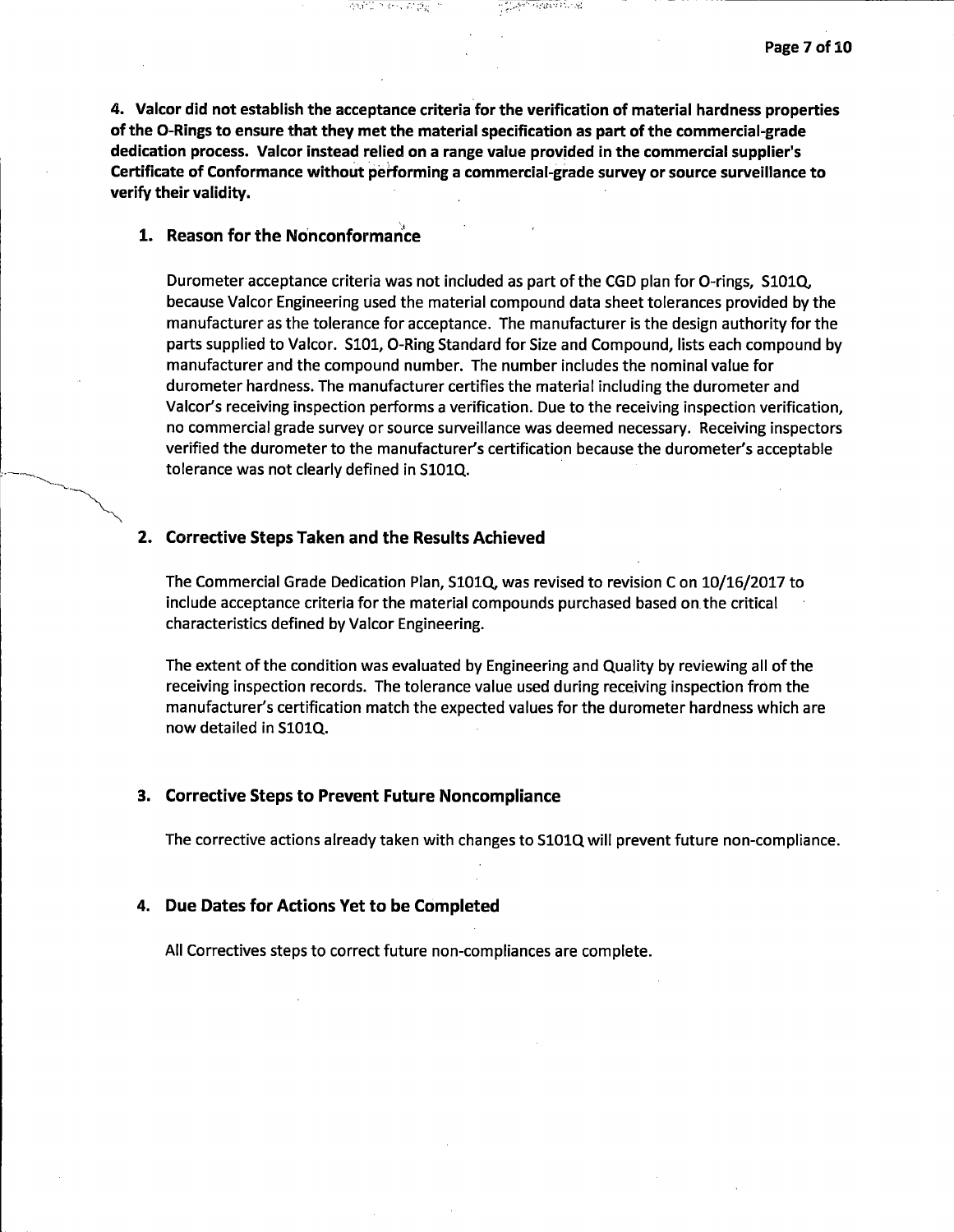**5. Valcor did not perform a commercial-grade survey or source surveillance of the commercial suppliers of the helical springs and top springs, to verify the validity of the Certificates of Conformance provided by these suppliers for the heat treatment and tensile strength, identified as critical characteristics.** ' ·

 $\sim 10^{-2}$ 

<u>negovo pri</u>la ne

 $\epsilon$   $\frac{1}{2}$  ,  $\epsilon$  ,  $\epsilon$  ,  $\epsilon$  ,  $\epsilon$  ,  $\epsilon$  ,  $\epsilon$  ,  $\epsilon$  ,  $\epsilon$  ,  $\epsilon$  ,  $\epsilon$  ,  $\epsilon$  ,  $\epsilon$  ,  $\epsilon$  ,  $\epsilon$  ,  $\epsilon$  ,  $\epsilon$  ,  $\epsilon$  ,  $\epsilon$  ,  $\epsilon$  ,  $\epsilon$  ,  $\epsilon$  ,  $\epsilon$  ,  $\epsilon$  ,  $\epsilon$  ,  $\epsilon$  ,  $\epsilon$  ,  $\epsilon$  ,  $\epsilon$  ,  $\epsilon$  ,

# **1. Reason for the Nonconformance**

The Commercial Grade Dedication procedure, S2002 - Revision M, did not identify Heat Treat or Tensile Strength as a critical characteristics for springs. Tensile strength minimum values are listed on both spring drawings to achieve the desired spring rate and load  $\omega$  length as listed on spring drawings. To achieve Tensile Strength proper heat treating at time and temperature as indicated on Valcor's drawings is necessary. Valcor verifies the spring rate or load  $\omega$  length, when identified as critical characteristics, during receiving inspection as part of the commercial grade dedication. Acceptable values for spring rate or load @ length gives reasonable assurance the tensile values produced using proper heat treatment controls are correct and that the spring will perform its intended safety function.

### **2. Corrective Steps Taken and the Results Achieved**

One of 3 spring suppliers utilized by Valcor had commercial grade survey performed in October 2017. In December 2017, Valcor obtained a third party audit report through our NIAC membership and validated the second spring vendor as an Appendix B compliant.

Valcor has performed evaluation for the extent of the condition and concluded that based on Valcor as the design authority for the springs, the supplier's performance over the past 10 years (receiving inspection records), and no reportable field incidents, all springs installed and supplied to Valcor's customers meet design drawing and will perform as designed.

#### **3. Corrective Steps to Prevent Future Noncompliance**

Valcor will perform a commercial grade survey on the third spring supplier.

As part of the revision to Valcor's commercial grade dedication process, Valcor will utilize the Qdrawings to determine if a commercial grade survey is required based on the Engineering justification provided.

#### **4. Due Dates for Actions Yet to be Completed**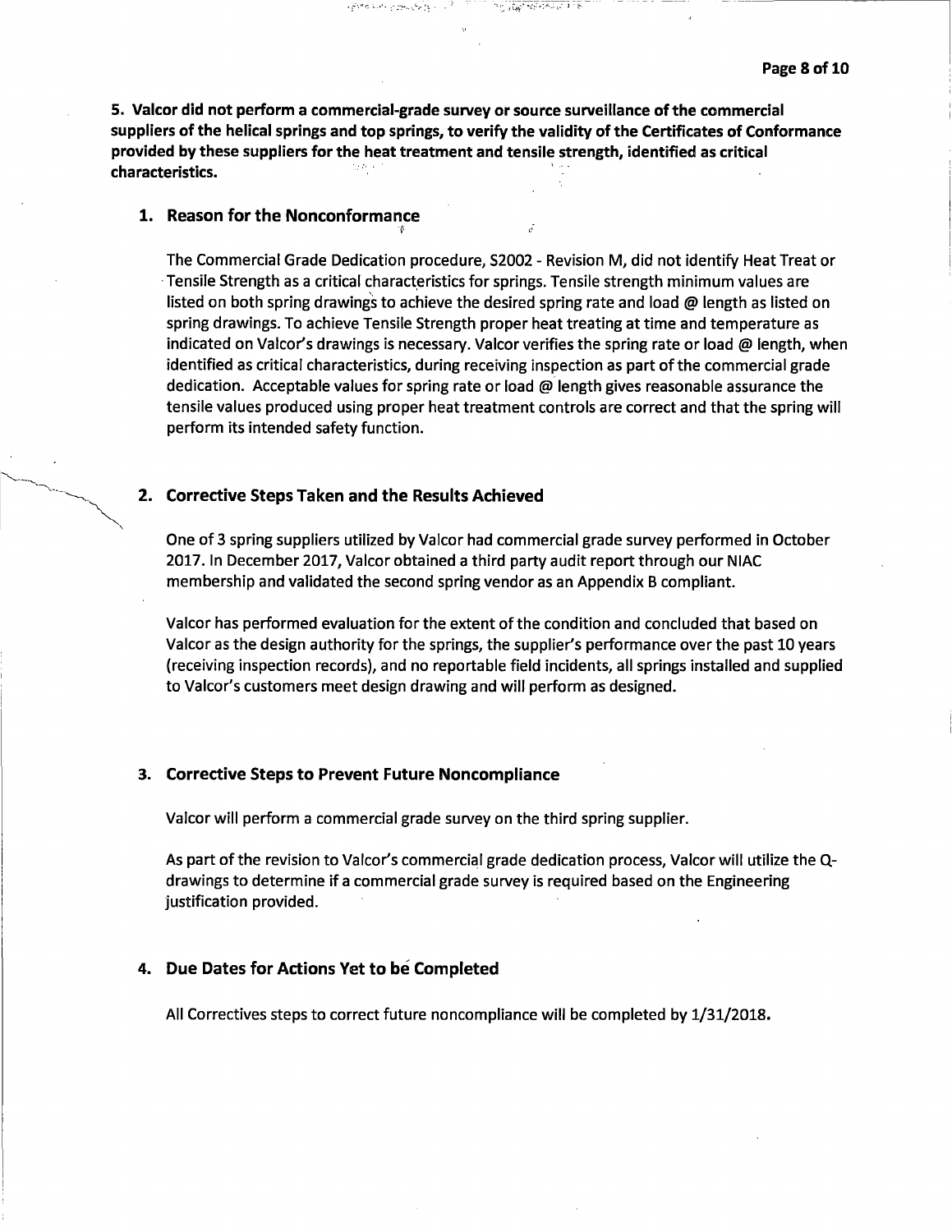# Valcor Response to NRC Notice of Nonconformance 99900728/1-2017-201-3 Docket Number: 99900728 · Inspection Report Number: 99900728/1-2017-201 $^{\circ}$

 $\mathcal{R}$ 

그 건 공년학원 실험적으로 이상에 대해 보여 주어야

그 자꾸 고 가지 어디 있다. 왜 남자 집안 어디요?

### · Noncompliance statement

Criterion XII, "Control of Measuring and Test Equipment," of Appendix B to 10 CFR Part 50, states that "Measures shall be established to assure that tools, gages, instruments, and other measuring and testing devices used in activities affecting quality are properly controlled, calibrated, and adjusted at specified periods to maintain accuracy within necessary limits."

Certificate of Calibration No. 11000 for the rubber hardness test blocks from PTC Metrology, the calibration supplier, states that "Test Blocks are not to be used for Durometer calibration per ASTM D2240. Test blocks are intended to monitor changes in Durometer performance."

Note 2 in Section 10, "Report," of ASTM D2240, "Standard Test Method for Rubber Property-Durometer Hardness," 2015 Edition, states, in part, that "periodic checking of the operation and state of durometer calibration using commercially available rubber test blocks (refer to 7 .8), specifically designed for this purpose, is recommended." Subsection 7.8 of Section 7, "Calibration," of ASTM D2240, states, in part, that "the rubber reference block(s) provided for verifying durometer operation and state of calibration are not to be relied upon as calibration standards."

**Contrary to the above, as of October 12, 2017, Valcor failed to assure that measuring and test devices used** in **activities affecting quality were properly calibrated. Specifically, Valcor calibrated a durometer (serial No. 120978/KRWOOG) Using a rubber test block kit (serial No. 120978/WOT004), contrary to the requirements of ASTM D2240. This durometer was used during the commercial-grade dedication process to verify the material hardness properties of the 0-Rings used in the solenoid valves.** 

# **1. Reason for the Nonconformance**

The calibration technician listed the incorrect calibration method on the equipment control & calibration card in March 2009. The lack of Valcor QA oversight to review the calibration methods is a contributing factor to the nonconformance.

#### **2. Corrective Steps Taken and the Results Achieved**

Durometer hardness tester SHORE serial number 120978/KRWOOG was removed from service on October 12, 2017 and sent to an approved calibration facility for calibration in accordance with ASTM D2240. The equipment control & calibration card that defines method of calibration was revised to reflect correct method of the durometer tester calibration. On October 26, 2017 Valcor was notified verbally by the calibration supplier that durometer tester was found out of calibration and was beyond repair. Valcor received formal report of calibration on October 30, 2017 and initiated Material Rejection Report (MRR) #853AB to document failed calibration condition. On November 7, 2017, a newly purchased and calibrated IAW ASTM D2240 replacement durometer hardness REX serial number KRW006 was placed into service. Corrective Action CA-2017-032 has been opened and assigned to this non-conformance in accordance with Valcor's Nuclear Quality Program.